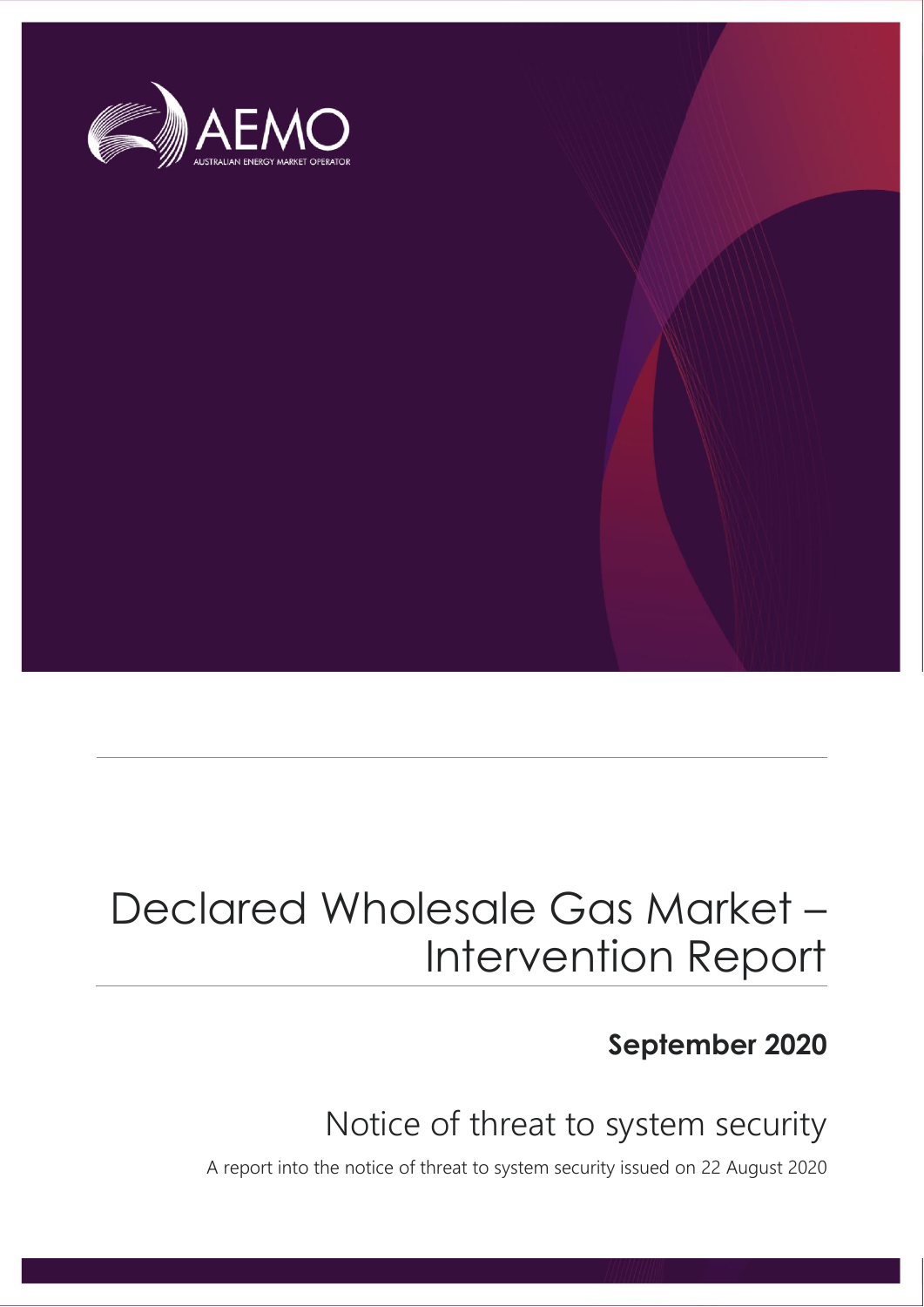## IMPORTANT NOTICE

#### **Purpose**

AEMO has prepared this report pursuant to rule 351 of the National Gas Rules, using information available as at 27 August 2020, unless otherwise specified.

#### **Disclaimer**

AEMO has made every effort to ensure the quality of the information in this report but cannot guarantee its accuracy or completeness. Any views expressed in this report are those of AEMO unless otherwise stated, and may be based on information given to AEMO by other persons.

Accordingly, to the maximum extent permitted by law, AEMO and its officers, employees and consultants involved in the preparation of this report:

- make no representation or warranty, express or implied, as to the currency, accuracy, reliability or completeness of the information in this report; and
- are not liable (whether by reason of negligence or otherwise) for any statements or representations in this report, or any omissions from it, or for any use or reliance on the information in it.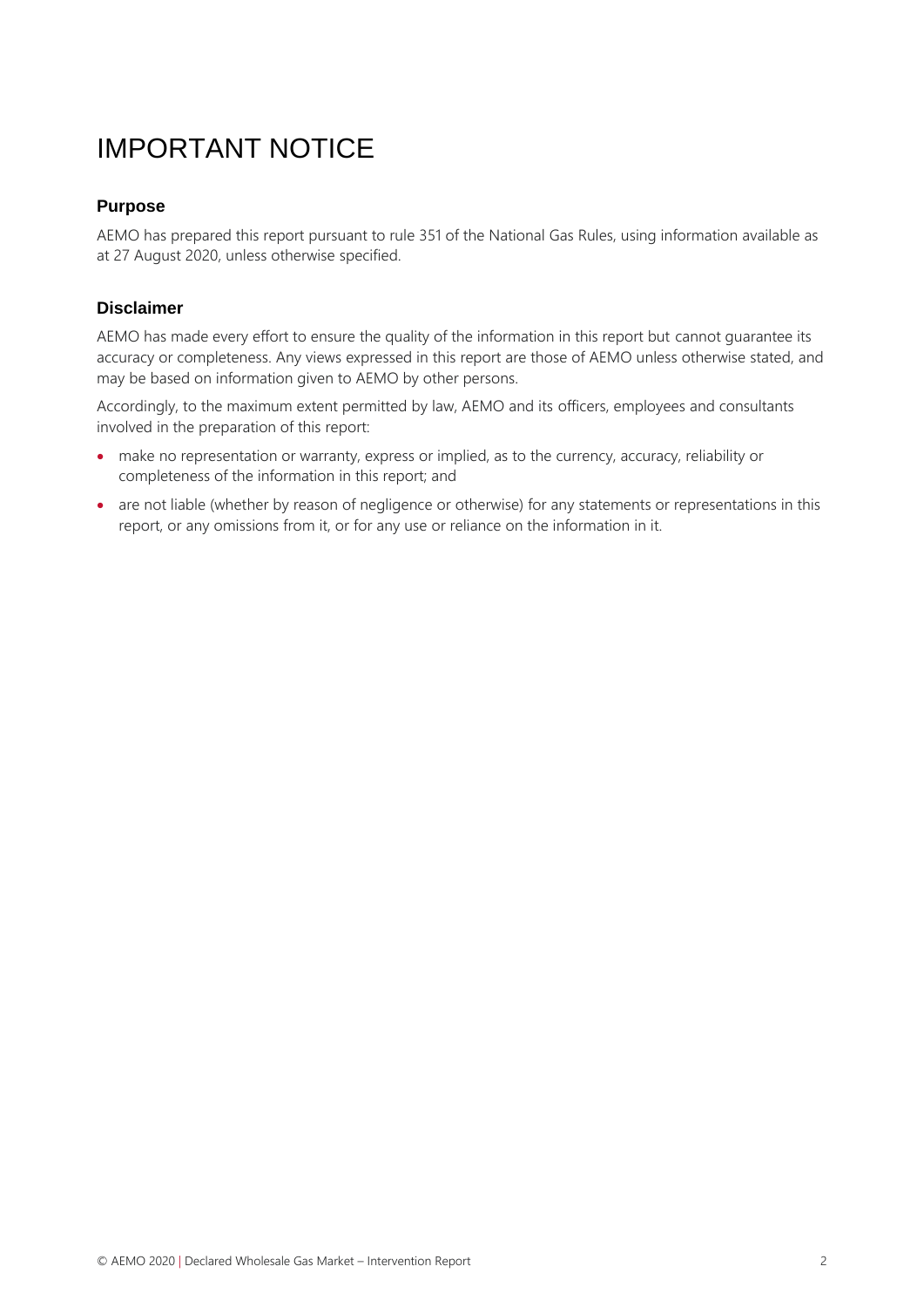### **Contents**

| 1.    | Introduction                              | 4              |
|-------|-------------------------------------------|----------------|
| 2.    | <b>Event Summary</b>                      | 4              |
| 2.1   | Weather conditions                        | $\overline{4}$ |
| 2.2   | Changes in demand trends                  | 6              |
| 2.3   | Actual system demand                      | 6              |
| 3.    | <b>Assessment of event</b>                | 7              |
| 3.1   | Adequacy of Part 19 of the NGR            | 8              |
| 3.1.1 | Notice of threat to system security       |                |
| 3.1.2 | 8<br>Intervention Report Timing           |                |
| 3.1.3 | Demand Forecasts from Market Participants |                |
| 3.2   | Appropriateness of actions taken by AEMO  | 9              |
| 4.    | <b>Costs of intervention</b>              | 9              |
| 5.    | Conclusion                                | 10             |
| A1.   | Chronology                                | 11             |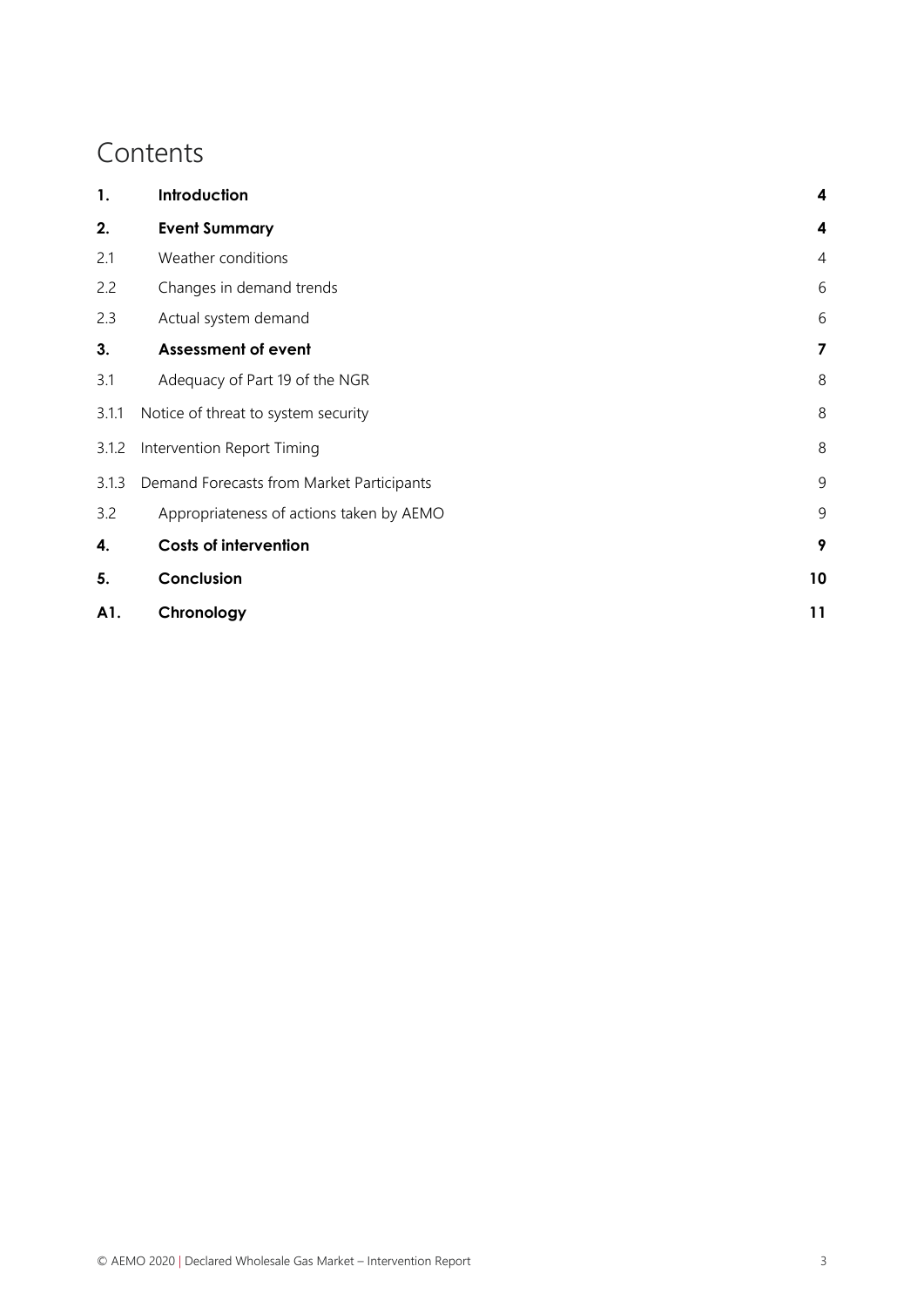## <span id="page-3-0"></span>**1. Introduction**

AEMO issued a notice of a threat to system security in the Victorian Declared Wholesale Gas Market (DWGM) for gas day 22 August 2020. This event was due to actual gas demand tracking higher than forecast during the day which indicated a potential breach of the minimum operating pressure at Dandenong City Gate (DCG).

When pressures within the Declared Transmission System (DTS) are forecast to fall below minimum operating limits, AEMO will indicate to the market that there is a threat to system security and out-of-merit-order injections may be scheduled to maintain system security.

AEMO scheduled 20 TJ of out-of-merit-order Dandenong LNG injections at the 6.00 pm schedule, resulting in approximately \$42,000 of additional ancillary payments and corresponding uplift payments.

Rule 351 of the National Gas Rules (NGR) requires that AEMO investigate and prepare a report following an event which is or may be a threat to system security. Rule 351 also requires that AEMO assess and advise on:

- the adequacy of the provisions of the NGR relevant to the event or events;
- the appropriateness of actions taken by AEMO in relation to the event or events; and
- the costs incurred by AEMO and Registered participants as a consequence of responding to the event or events.

This report is published in accordance with rule 351(2) of the NGR. All times used in this report are AEST.

## <span id="page-3-1"></span>**2. Event Summary**

The event for the 22 August 2020 gas day involved changes to weather conditions, customer behaviour due to COVID-19 restrictions which has changed the hourly demand profile and demand forecast compared with actual demand.

#### <span id="page-3-2"></span>2.1 Weather conditions

Cold temperatures had been forecast for Victoria for Saturday 22 August 2020, with a minimum forecast of 6.4°C and a maximum forecast of 10.8°C in Melbourne. As observed in **[Figure 1](#page-4-0)** the actual temperatures tracked lower than the forecasts for the first 12 hours of the day particularly when a cold front reached Melbourne that saw temperatures decline sharply leading in to the 6.00 pm schedule.

The timing of cold fronts on days where there is a higher degree of variability, can lead to difficulties in accurately forecasting the upcoming schedule.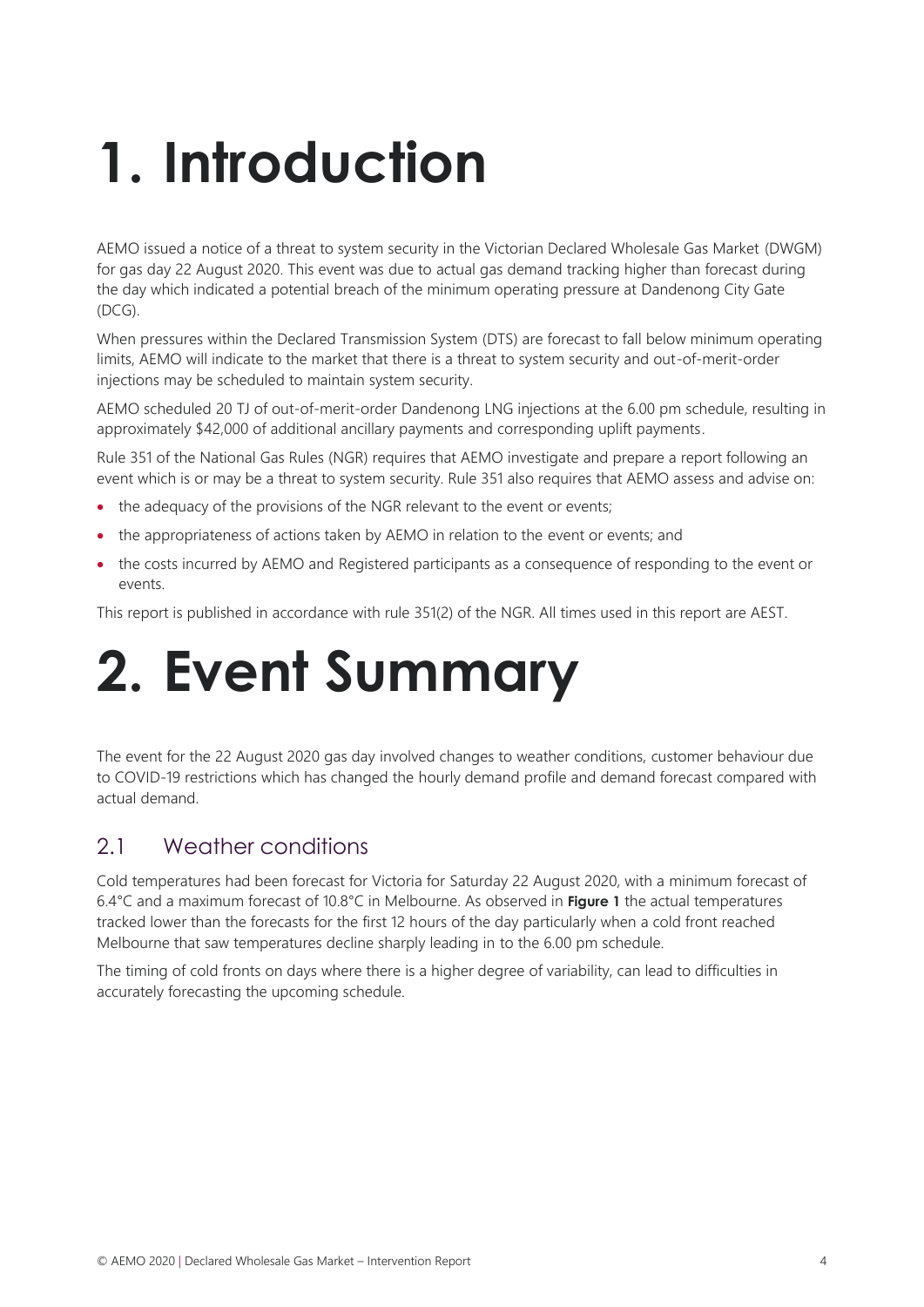

<span id="page-4-0"></span>**Figure 1 Forecast temperature compared with actual temperature**

In the day-ahead schedule for 22 August 2020, forecasts indicated a demand of 1,098 TJ. While forecasts below 1,150 TJ are not usually a trigger for AEMO to profile injections from Longford to assist in maintaining linepack levels, the cold weather forecast and the unusual daytime demand due to COVID-19 restrictions were also considered. Consequently, for 22 August 2020, AEMO coordinated with Jemena and Esso to profile injections from Longford, refer **[Figure](#page-4-1) 2**.



<span id="page-4-1"></span>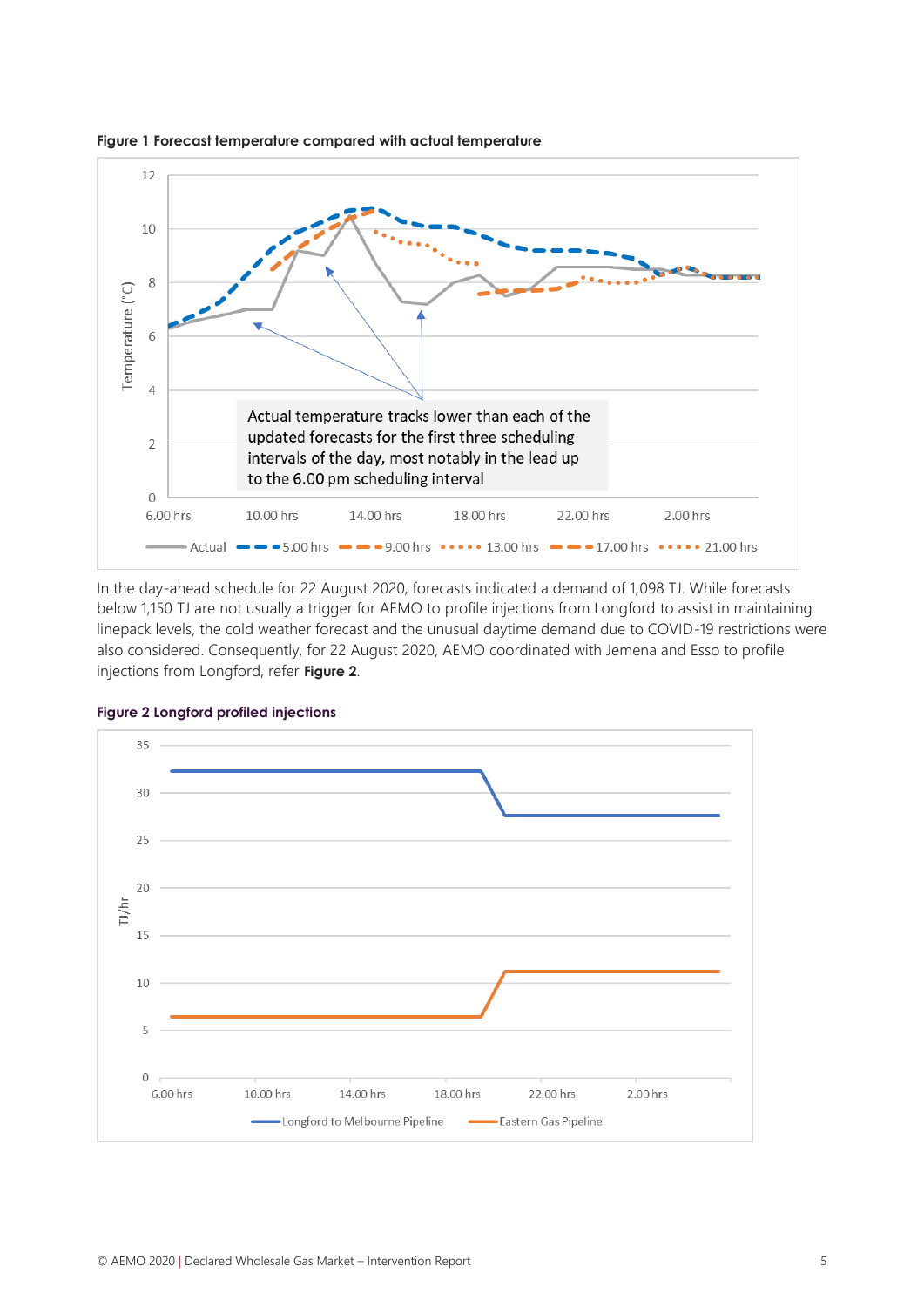### <span id="page-5-0"></span>2.2 Changes in demand trends

As a result of increased numbers of people being at home in Victoria due to the COVID-19 restrictions, AEMO continues to observe a change in the typical demand trends which during cold weather results in sustained higher demand during the day. Prior to COVID-19 restrictions, the demand profile on a typical cold day would consist of a high morning and evening demand with a dip in the middle of the day. This change in demand trends has been a challenge to forecast for both AEMO and Market Participants, as there is a limited data set available to accurately predict what the demand profile will be.

On this Saturday, the demand was unusually high due to the number of people at home to adhere to stage 4 restrictions<sup>1</sup>. These unusual circumstances caused difficulties in forecasting an accurate demand profile, combined with the increase in demand deplenishing linepack resulted in AEMO issuing a notice of a threat to system security for gas day 22 August 2020.

### <span id="page-5-1"></span>2.3 Actual system demand

The demand forecast for AEMO and Market Participants can be seen in **[Figure](#page-5-2) 3**. This comparison of hourly forecasts, updated at each scheduling interval, with actual demand show that both AEMO and Market Participants under-forecasted the 10.00 am and the 2.00 pm scheduling intervals.

A demand forecast override of 35 TJ was applied at the 10.00 am schedule in addition to 74 TJ at the 6.00 am schedule. This was due to the extrapolated actual demand pushing the AEMO total demand forecast into a higher forecast range band per the Demand Override Methodology<sup>2</sup> rather than a change in forecast by AEMO. Despite the improved weather forecast from the 6.00 am schedule resulting in a slightly lower EDD<sup>3</sup> at the 10.00 am schedule, a deterioration in weather was forecast for the 2.00 pm schedule with a further 40 TJ of override applied.



<span id="page-5-2"></span>**Figure 3 Comparison of forecast system demand and actual system demand by schedule**

Market Participants had forecast, in aggregate, a daily system demand of 991 TJ at the 6.00 am schedule. Only minor updates to these aggregate forecasts were made at subsequent scheduling intervals. AEMO's 6.00 am

<sup>&</sup>lt;sup>1</sup> DHHS. Stage 4 restrictions, 2 August 2020. Available at [https://www.dhhs.vic.gov.au/stage-4-restrictions-covid-19.](https://www.dhhs.vic.gov.au/stage-4-restrictions-covid-19) Viewed: 1 September 2020.

<sup>&</sup>lt;sup>2</sup> AEMO. Demand Override Methodology. Available a[t https://www.aemo.com.au/-/media/files/pdf/demand-override-methodology.pdf](https://www.aemo.com.au/-/media/files/pdf/demand-override-methodology.pdf)

<sup>&</sup>lt;sup>3</sup> AEMO uses Effective Degree Days (EDD) to forecast gas demand in the DTS. This is a factor derived from temperature, wind speed and sunshine hours, and each gas day is assigned an EDD value based on the weather conditions.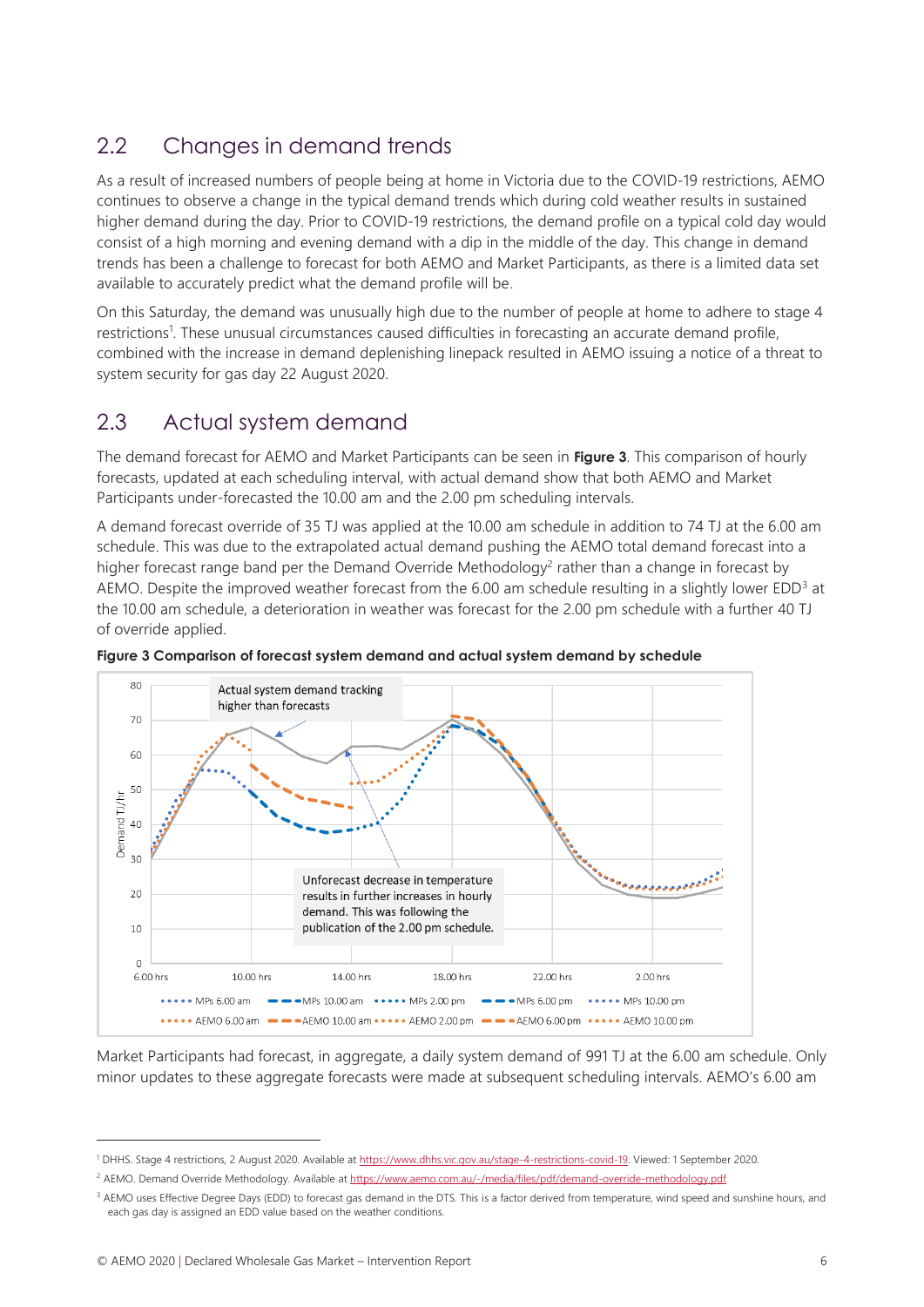daily forecast was 1,083 TJ. AEMO's forecasts were updated at each scheduling interval based on current-day observed changes and COVID-19 profile.

Actual demand on 22 August 2020 ended up at 1,139 TJ and tracked higher than both participants' and AEMO's forecast between 8.00 hrs and 18.00 hrs. Forecasts for Gas-fired Power Generation (GPG) did not change materially across the day and only accounted for 13 TJ of the daily demand.

**[Figure](#page-5-2) 3** highlights the sensitivity of the forecasts to the cold and declining temperatures across the day, combined with the impact of stage 4 restrictions. This resulted in demand tracking higher than forecasts from around 8.00 hrs through to 18.00 hrs.

AEMO's modelling, conducted at 16.30 hrs, forecast that there could be system security issues with system pressure potentially breaching limits at DCG inlet if the demand continued to track above forecast. The forecast impact on total system linepack levels can be seen in **[Figure 4](#page-6-1)** with the largest impact at the 6.00 pm schedule.



#### <span id="page-6-1"></span>**Figure 4 Total forecast and actual system linepack**

AEMO notified the market of a threat to system security at 17.00 hrs. To avoid the potential breach of system pressures at DCG inlet, AEMO intervened and scheduled 20 TJ of out-of-merit-order Dandenong LNG injections. Market prices across the day ranged from \$5.75/GJ at the 6.00 am schedule, up to as high as \$6.20/GJ at the 6.00 pm schedule and as low as \$4.75/GJ at the 10.00 am schedule.

AEMO notified the market that the threat to system security had ended at 21.05 hrs.

A chronology of events is included in appendix [A1.](#page-10-0)

## <span id="page-6-0"></span>**3. Assessment of event**

This event was triggered due to the actual demand being higher than forecast throughout the day. The decision to issue a notice of a threat to system security was made for the following reasons:

- Exceptional cold weather that saw a significant unforeseen increase in gas demand
- Difficulties associated with forecasting as a result of the COVID-19 restrictions
- There was the potential for a pressure breach at DCG due to reduced system linepack availability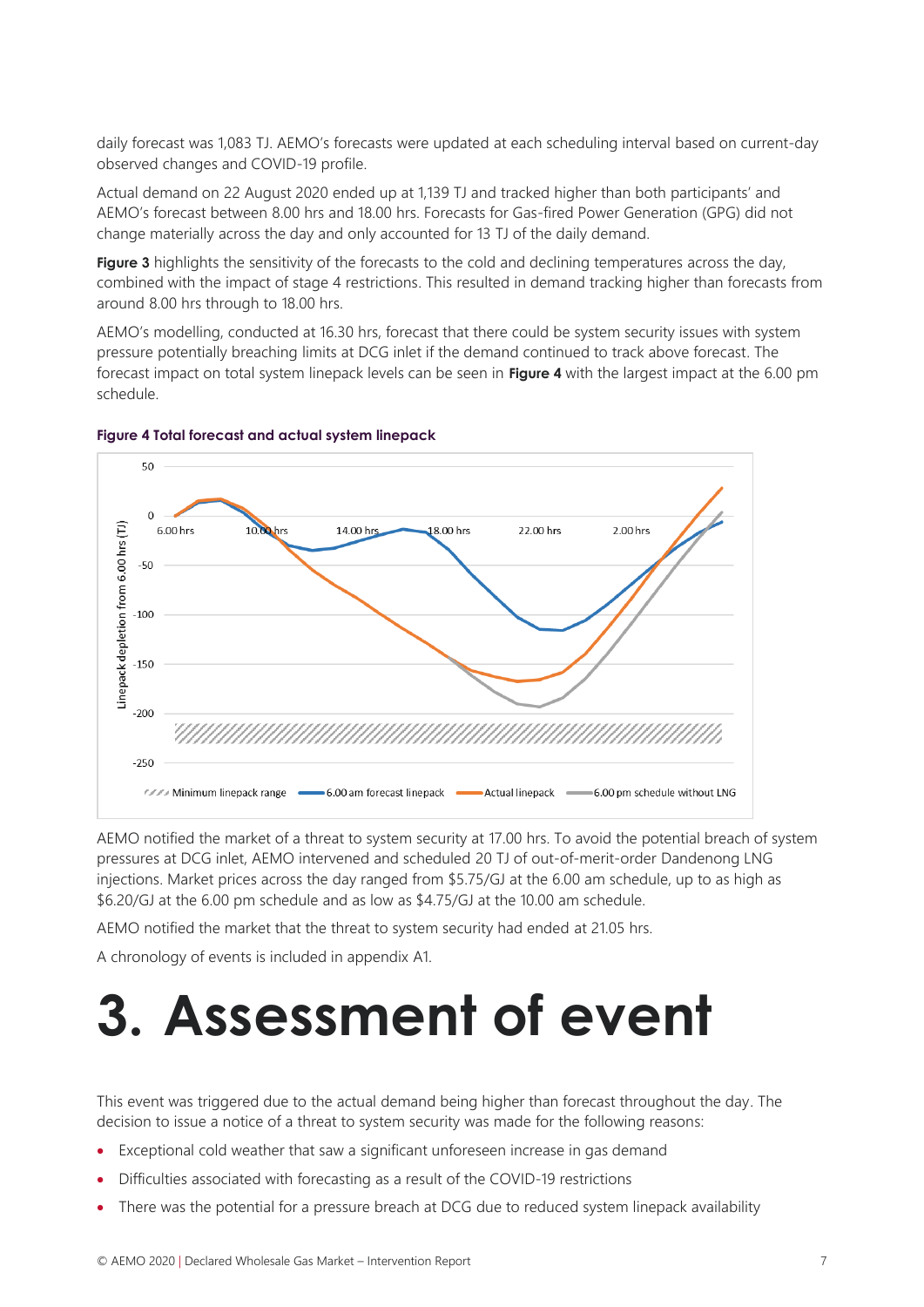### <span id="page-7-0"></span>3.1 Adequacy of Part 19 of the NGR

In respect of this event, AEMO has assessed the application and adequacy of the NGR, with a primary focus on the following provisions:

- NGR 341 Notice of threat to system security
- NGR 351 Intervention reports
- NGR 208 and 215 Demand forecasts

#### <span id="page-7-1"></span>3.1.1 Notice of threat to system security

NGR 341 requires that if AEMO believes there is a potential threat to system security, it must notify Registered participants, without delay, the details of that threat to system security.

At 17.00 hrs on 22 August 2020 AEMO notified the market of the threat to system security.

If AEMO reasonably considers that a threat to system security is unlikely to subside without intervention (NGR 343), AEMO must intervene in the market by taking any measures it believes are reasonable and necessary to overcome the threat to system security. The Dandenong LNG facility had been notified earlier in the day that there was a possibility of LNG being scheduled and received the final notification at 17.10 hrs to inject gas in response to the threat to system security.

AEMO notes that NGR 343 specifies some of the options available to AEMO when intervening in the market are:

- Curtailment in accordance with the emergency curtailment list
- Increasing withdrawals
- Requiring gas to be injected which is available but not bid into the market
- Injecting off-specification gas
- Requiring Registered participants to do any reasonable act or thing that AEMO believes necessary in the circumstances.

In this event, the issue of a potential pressure breach at DCG Inlet could be resolved by scheduling out-ofmerit-order (injection bids above the market price) gas from Dandenong LNG<sup>4</sup>.

#### <span id="page-7-2"></span>3.1.2 Intervention Report Timing

NGR 351 places an obligation on AEMO to publish an Intervention Report within 10 business days after the event. AEMO has previously raised this as a concern given the limited time this placed on AEMO to conduct a thorough investigation, given the requirement to assess:

- the adequacy of the Rules;
- the appropriateness of actions taken by AEMO; and
- the costs incurred by AEMO and Registered participants as a consequence of responding to the event or events.

AEMO has reviewed this and AEMO intends to adopt the following approach to reporting on these events, wherever possible:

• Investigate and publish a report based on immediately available data within 10 business days of the relevant event.

<sup>4</sup> The bids at Dandenong LNG are scheduled in merit order, however, they are not in merit order when considering the market-wide bids, i.e. they are constrained on.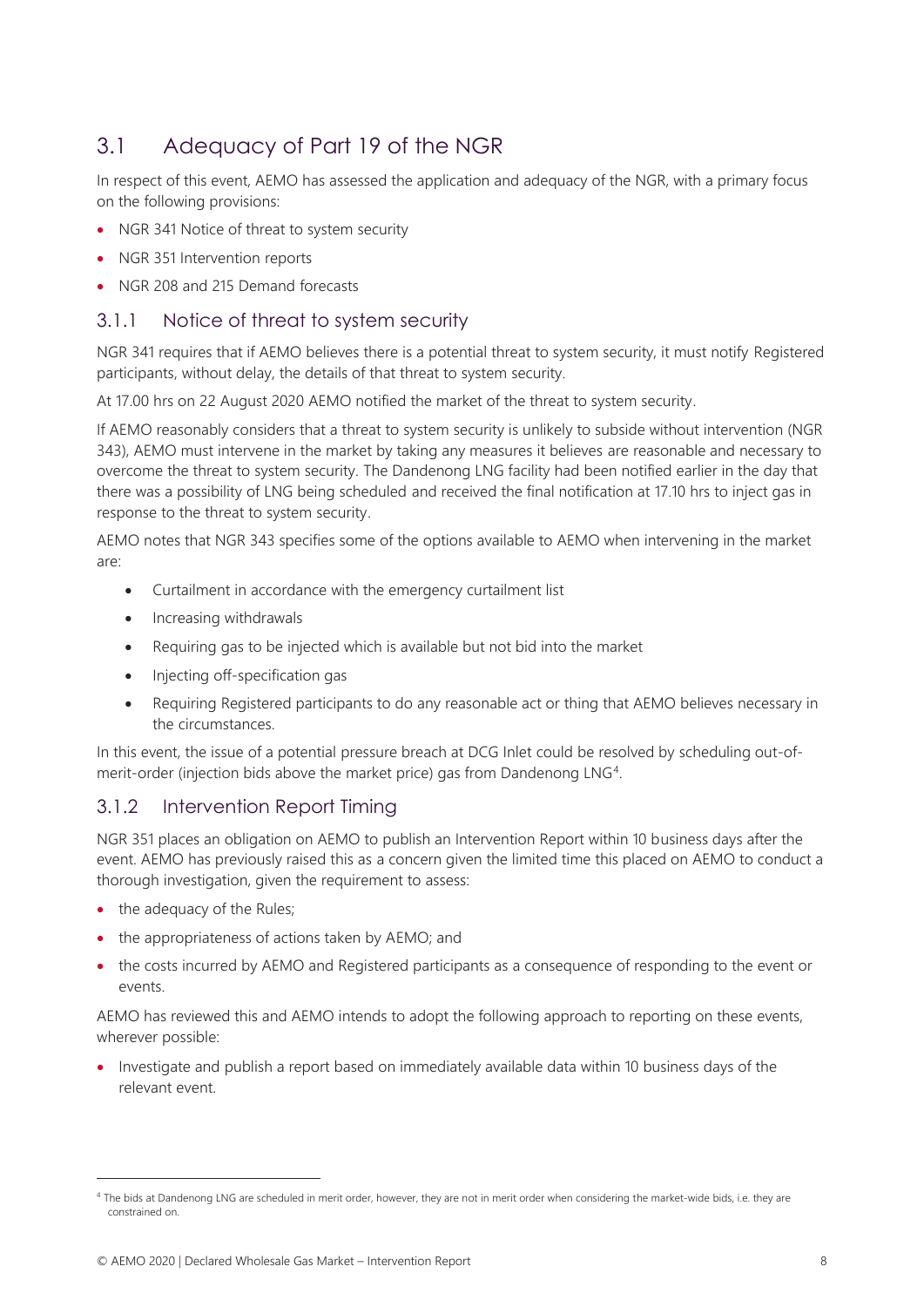• Where not all information necessary to complete the required assessment is available, that report will be flagged as preliminary, with a final report to be published once the additional information is received and analysed.

For the purposes of this report, AEMO believes it has all necessary information and does not intend to publish a subsequent report.

#### <span id="page-8-0"></span>3.1.3 Demand Forecasts from Market Participants

On 22 August 2020 AEMO made consecutive demand overrides of 74 TJ, 35 TJ, and 40 TJ for the first three schedules. These actions assisted in alleviating the threat to system security.

NGR 208 requires Market Participants to submit demand forecasts for the amount of gas that they expect to withdraw in each hour of the gas day, updated for each schedule. For the purposes of producing operating schedules, as per NGR 215, AEMO must use these demand forecasts. The exception is when AEMO makes a demand forecast override. A demand forecast override is an adjustment made by AEMO, in accordance with the gas scheduling procedures, for the purpose of ensuring system security in the preparation of operating schedules.

AEMO notes that there were high levels of differences between actual and forecast demand for both AEMO and Market Participants on 22 August 2020 gas day. AEMO has been updating demand forecasts and profiling on an ongoing basis in response to the changing circumstances both for COVID-19 impacts and weather. Based on the differences between demand forecasts submitted by Market Participants for each scheduling interval, it is not clear that Market Participants have been adjusting their demand forecasts to account for these changes in forecast profiles.

### <span id="page-8-1"></span>3.2 Appropriateness of actions taken by AEMO

AEMO's objectives during this event were to:

- Operate in accordance with the NGR and the Wholesale Market Procedures
- Limit the risk of involuntary curtailment to customers including Gas-fired Power Generation
- Alleviate the threat to system security and return the DTS to normal operating conditions

NGR 206 requires that AEMO schedule injections into and withdrawals from the DTS in accordance with bids and must:

- Comply with the gas scheduling procedures; and
- Use its reasonable endeavours to operate within the system security procedures.

AEMO's modelling indicated a potential breach of pressures at DCG could occur after the 6.00 pm scheduling interval due to higher demands that had occurred throughout the day. In this event, AEMO took all reasonable steps to assess the forecasts and notified the market accordingly. AEMO continues to monitor the changing demand profile and make corresponding adjustments to its forecasts.

## <span id="page-8-2"></span>**4. Costs of intervention**

In response to the notice of a threat to system security issued for gas day 22 August 2020, AEMO scheduled 20 TJ of out-of-merit-order Dandenong LNG injections at the 6.00 pm schedule. This was consistent with the approach outlined in the market notice issued to Market Participants.

The market impact resulting from the out-of-merit-order gas was in the form of additional ancillary payments, and corresponding uplift payments, of \$41,978.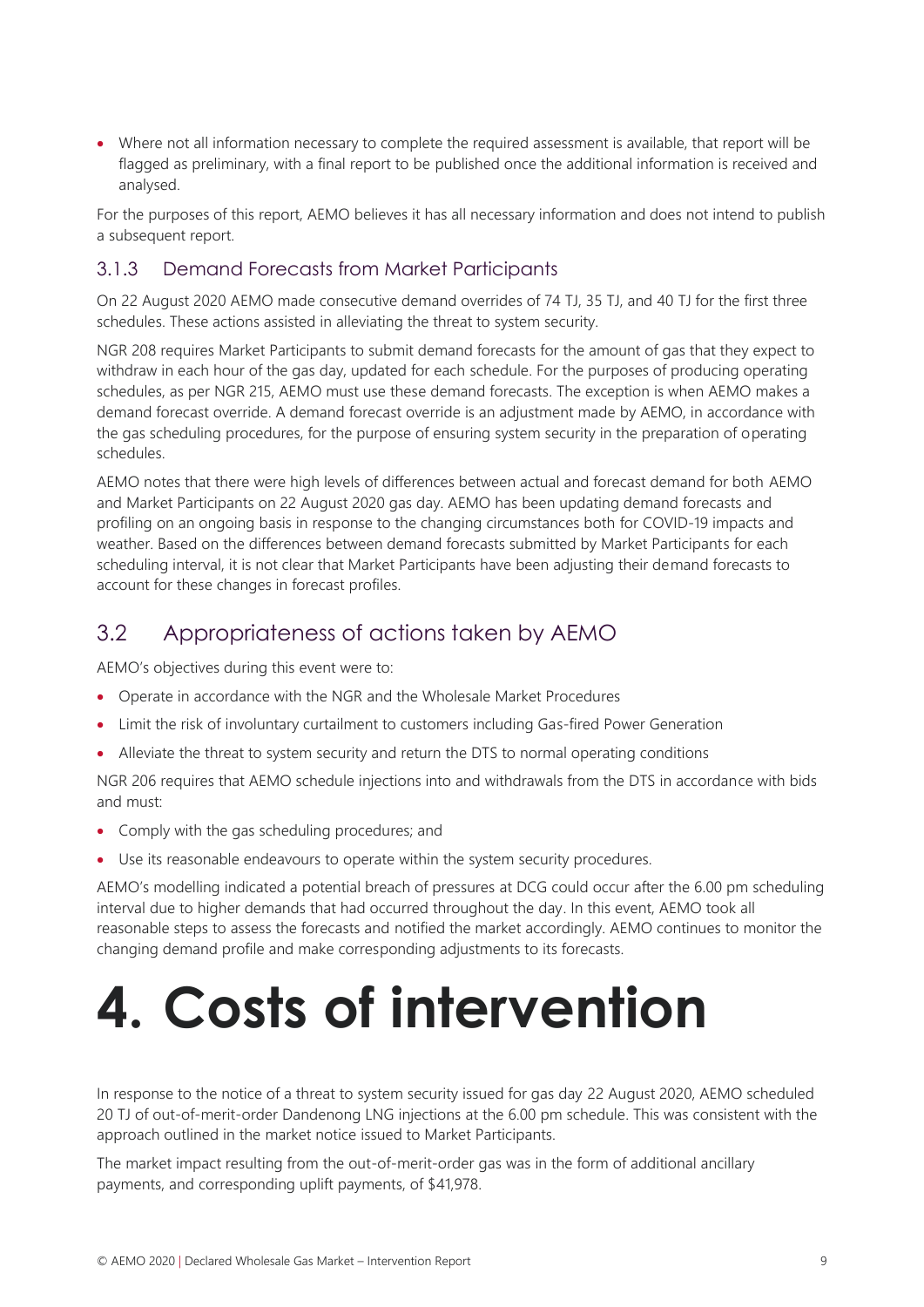## <span id="page-9-0"></span>**5. Conclusion**

AEMO issued a notice of threat to system security in the Victorian Declared Wholesale Gas Market for gas day 22 August 2020. AEMO scheduled 20 TJ of out-of-merit-order LNG injections at the 6.00 pm schedule as a result of higher than forecast demand. The constrained-on LNG resulted in \$41,978 of additional ancillary and uplift payments.

AEMO has assessed the application and adequacy of associated NGR provisions and finds that these provisions were applied correctly.

AEMO continues to monitor the changing demand profile and adjusting its forecasts however, as discussed above and in recent Intervention Reports, it is not clear that Market Participants are also adjusting their demand forecasts to account for these challenging times. AEMO plans to raise this at the upcoming Gas Wholesale Consultative Forum in September 2020.

Please direct any feedback or questions regarding this report to [GasMarket.Monitoring@aemo.com.au.](mailto:GasMarket.Monitoring@aemo.com.au)